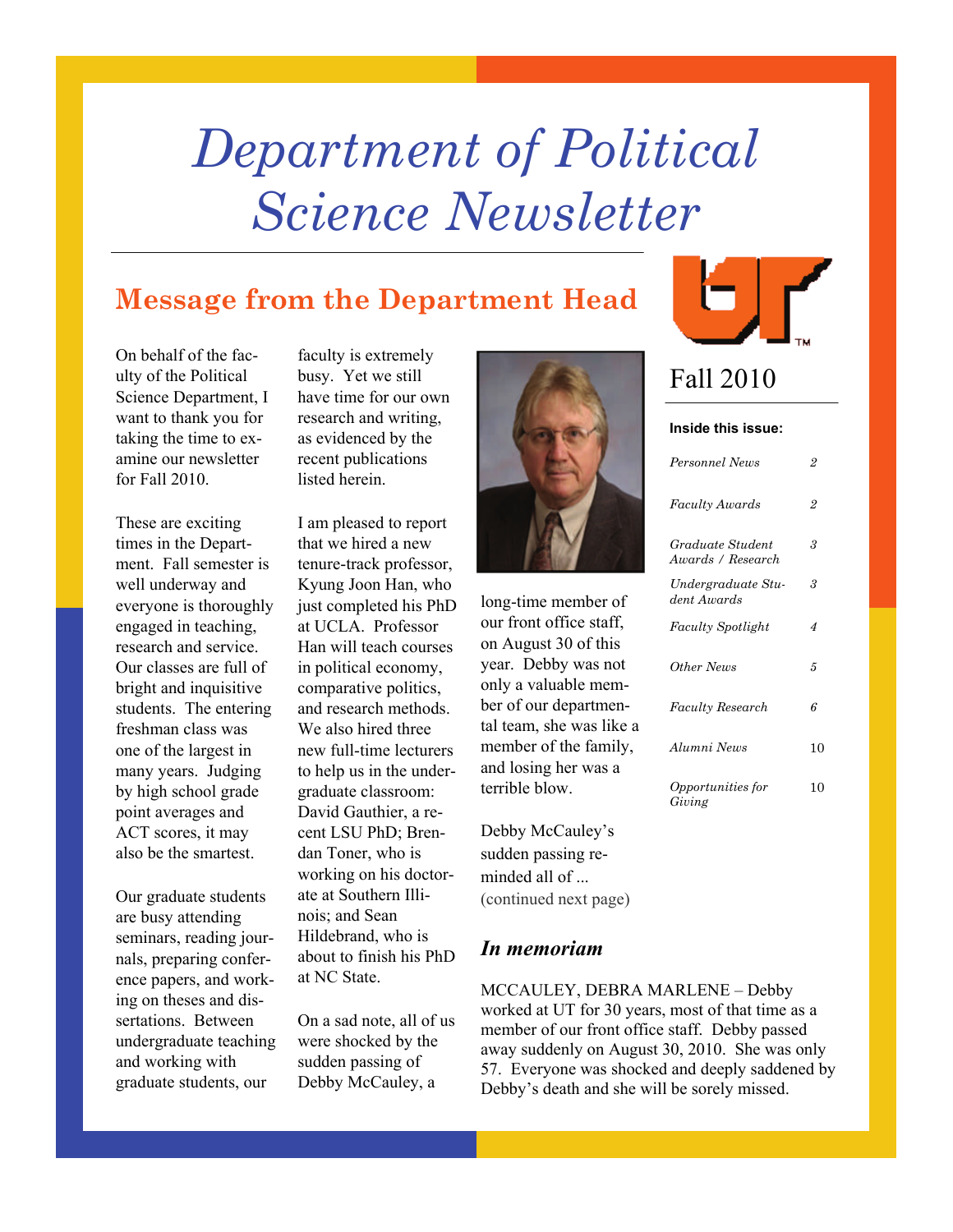### Message from the Head continued **Personnel News**

us how precious and fragile life is and how we must make each day count. That is my goal for this academic year—to do something every day to contribute in a meaningful way to the life of our department.

In closing, I would invite all our alumni and friends to contribute to the life of our department, as guest speakers, as donors, or even just by dropping by to say hello.

### John M. Scheb II

Professor and Head September 10, 2010

Dr. Ian Down was promoted to Associate Professor in the past summer. Congratulations to Ian!

Dr. Kyung Joon Han, was hired as Assistant Professor. Dr. Han received his Ph.D. from UCLA. His research and teaching interests include political economy, comparative politics, developed countries, and research methods.

David Gauthier, Brendan Toner, and Sean Hildebrand became the newest instructors in the department.

Dr. Anthony Nownes stepped down as Director of Undergraduate Studies and Honors Program Director. The new director is Dr. Ian Down.

### Faculty Awards

Dr. David Folz received "Faculty Excellence Award for Teaching and Public Service" from the UT Institute for Public Service (IPS), in July 2010. Each year IPS recognizes a faculty member who has worked with the institute or its agencies in the last year and has dem-



onstrated a commitment to public service and excellence in teaching or consulting. In IPS's citation for the award, Dr. Folz "has contributed to the education of future local government managers and employees and to the improvement of government operations and governance in Tennessee cities. Through his teaching and working with

students, he affords a challenging and professional commitment to their future in public service and contributes through his research to the benefit of local governments." Congratulations to Dr. Folz!

Dr. Yang Zhong won Professional Development Award from the University of Tennessee to conduct interviews of Chinese Christians in China in summer 2010.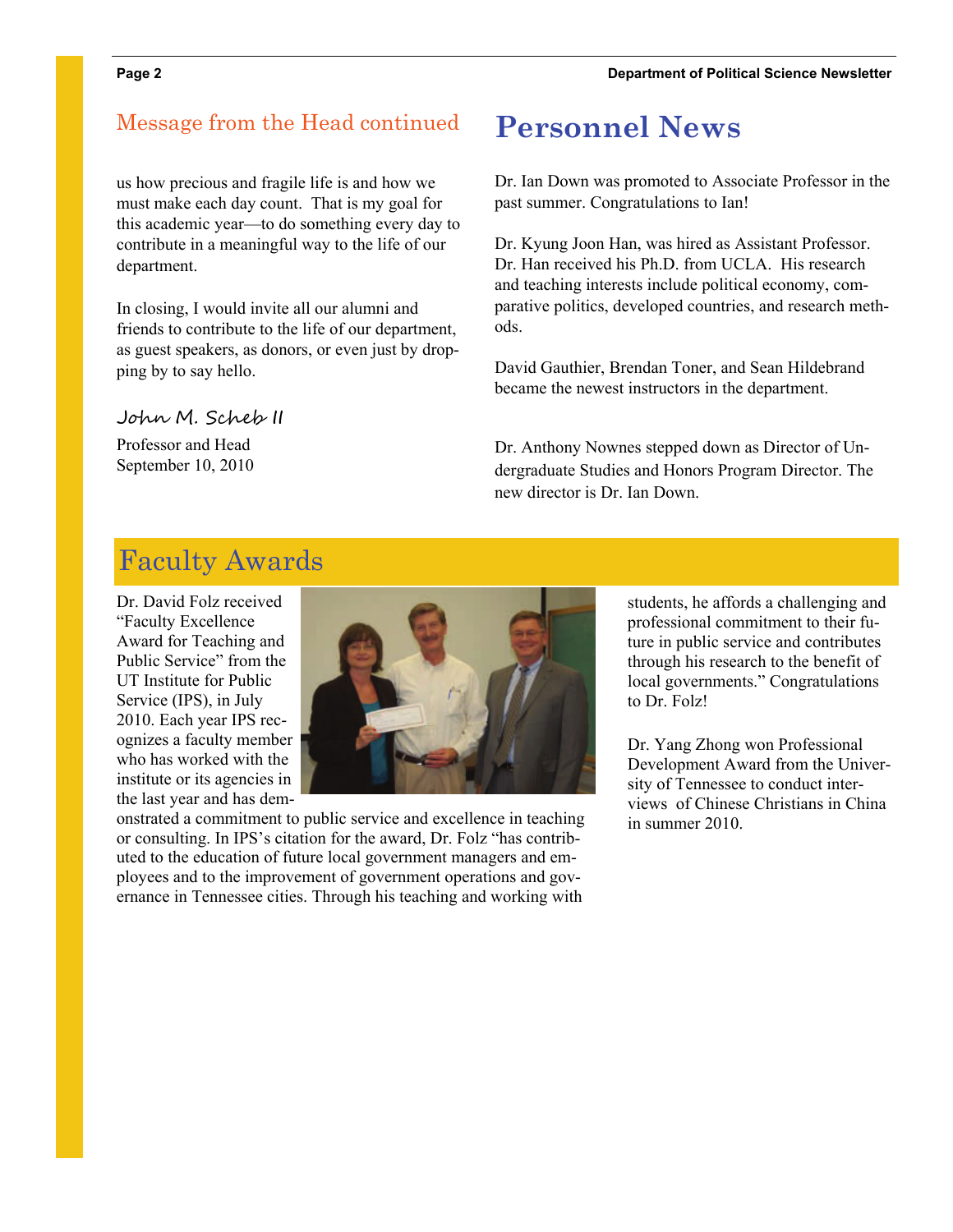#### **Fall 2010 Page 3**

### Graduate Student Awards and News

Jeff Long received the David Mock Award for Outstanding Performance by a Graduate Teaching Associate.

Colin Glennon was the recipient of John Shanks Award for Outstanding Achievement in American Politics.

Lee S. Greene Award for Outstanding Performance in Public Administration went to Chris Schults.

Doug Spence received Award for Best Conference Paper in any Field .

Jamie Todhunter received Dissertation Research Assistance in the Fields of Comparative Politics/ International Relations.

Sambuddha Ghatak has had a co-authored article accepted for publication. The title is "Human Rights of Minorities in Contemporary India: A Concise Analysis." The piece will be published in the Fall 2011 issue of *Journal of Third World Studies*. Congratulations to Sam!

Amy Atchison received her doctoral degree in May and is currently teaching at Valparaiso University as a tenure -track Assistant Professor.

Costel Calin also completed his doctoral degree over the summer and is teaching at Quinnipiac University in Connecticut.

Sarah Wu accepted a teaching job at Tarrant County College in Fort Worth, Texas.

## Undergraduate Student Awards

The following awards and scholarships were given to undergraduate students at the Political Science Awards Banquet in April 2010. *These awards are funded by private donations*.

*Edgar Guenther Scholarship*  Andrew Morelock Gina Sarli

**James O. and Minnie Elliot Scholarship** Wll Brewer Jason Collver Jessica Drew Erica Perry Shain Raley

*Ruth Stephens Scholarship*  Muwafa Nama Albaraqi Will Ladnier Christian Peyton Harold Roebuck Coty Wamp

*Kathryn Barnett Green Book Award* Christian Donaldson

*Vernon Iredell IR Award*  Ryan Buckner Tyler Garner

*Arnett A. Elliot Award*  Shira Hughes

*Ruth Stephens Award*  Robert Montgomery Madeline Teague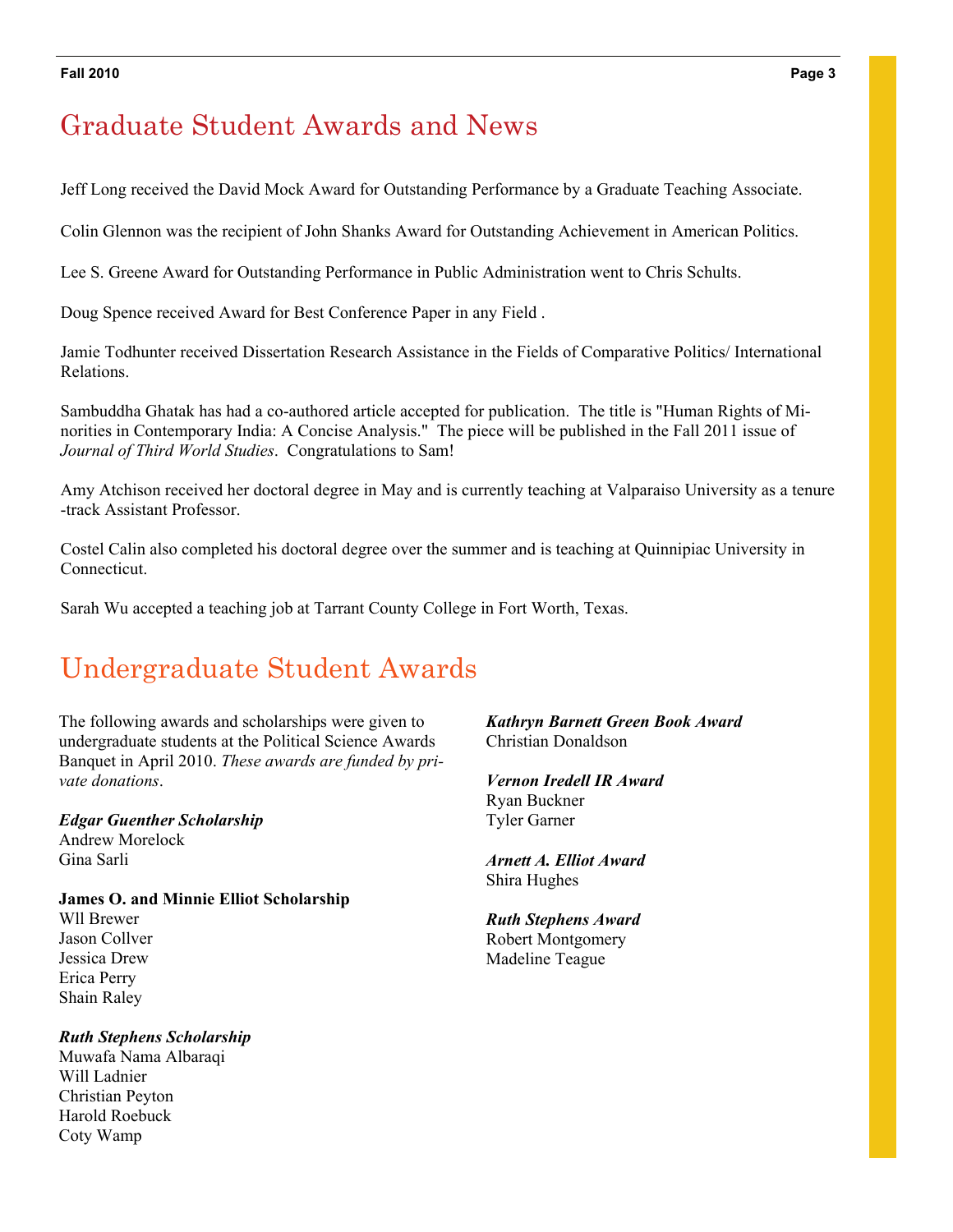### **Faculty Spotlight**

We are pleased to announce that **Dr. Ian Down** has been granted tenure and promoted to the rank of Associate Professor. Ian joined the Department in Fall 2004 after receiving his Ph.D. from UNC-Chapel Hill. Ian's research primarily concerns political economy, with particular interests in the politics of economic policy, the political economy of the European Union, and the political economies



of the advanced industrial countries. Dr. Down serves as the department's Director of Undergraduate Studies and Advising Coordinator. He also supervises the department's Honors Program. Congratulations to Ian on his tenure and promotion!



For the last five years **Mr. William C. ("Will") Jennings** has been a lecturer in the Political Science Department while completing his PhD at the University of South Carolina. Will is one of our most popular and successful lecturers. He teaches primarily in the field of comparative politics with particular emphasis on Africa and Asia. We are pleased to announce that Will is defending his dissertation this fall and thus will earn his Ph.D. this year. Congratulations to Will on passing this important milestone!

**Kyung Joon Han** is the newest tenuretrack faculty member in the Department. Joon joined the Department this fall after finishing his Ph.D. at UCLA over the summer. Joon's research focuses on comparative political institutions and political economy of democratic countries with advanced economies. In particular, he studies political economy of international migration, monetary policies, social welfare, and income inequality.

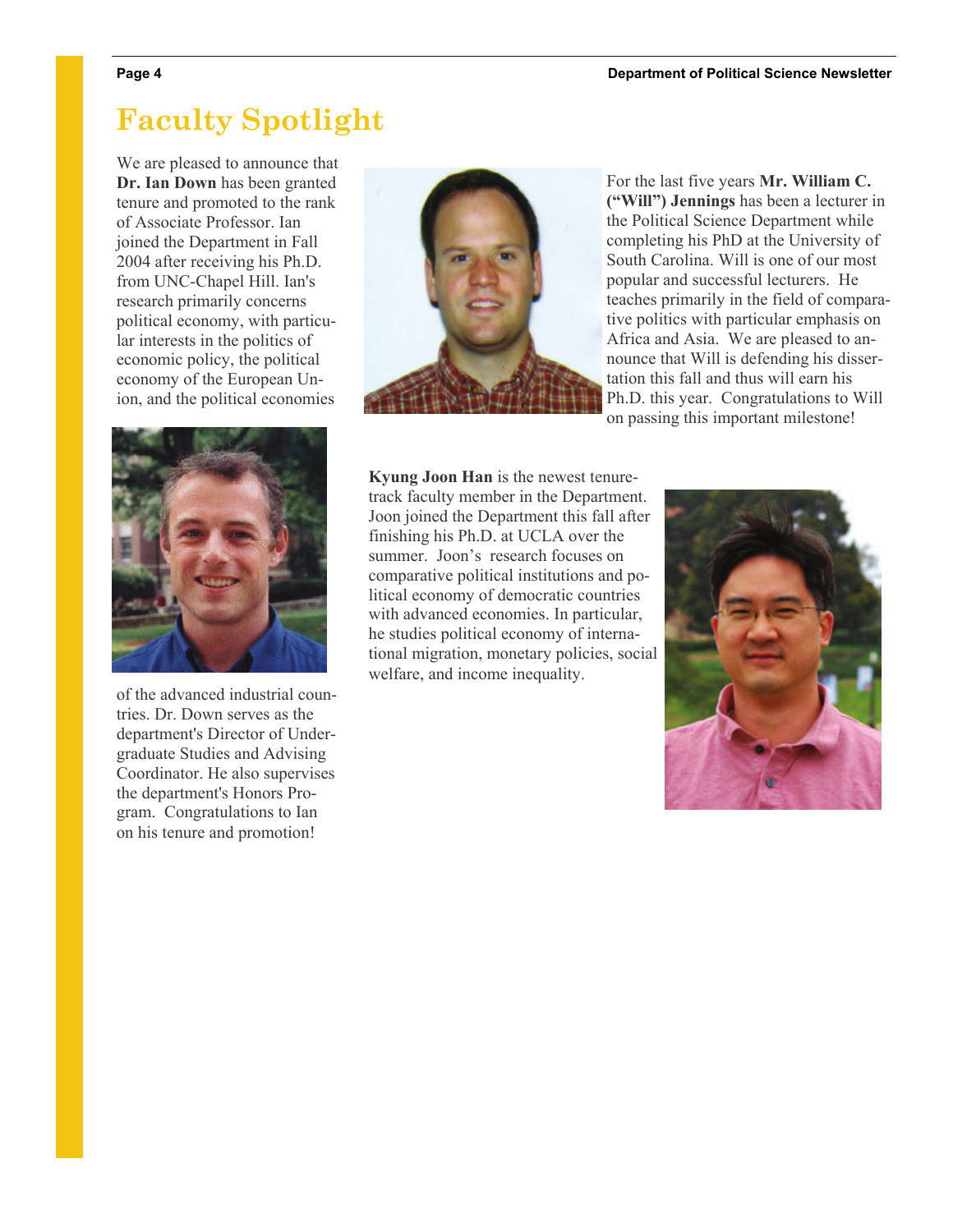### **Other News**

**Dr. David Brule** was a visiting professor at Lauder School of Government, Interdisciplinary Center-Herzliya in Israel where he taught courses in research methods and strategic bargaining in fall 2009.

**Dr. David Folz** serves as UTK Faculty Coordinator for the Tennessee Legislative Internship Programs. He also serves as Faculty Advisor for the UT College Republicans and for the Tennessee Intercollegiate State Legislature.

**Dr. Wonjae Hwang** received research grants from Korean Association of International Studies and University of Inchon in spring and summer 2010 respectively.

**Dr. Nathan Kelly** continues to serve as Commissioner, Knoxville-Knox County Metropolitan Planning Commission.

**Dr. Jana Morgan** continues her active involvement with the Americas Barometer, a series of public opinion surveys about political attitudes and democratic norms conducted by the Latin American Public Opinion Project at Vanderbilt University and funded primarily by USAID. She oversees questionnaire development and analysis of the survey in the Dominican Republic. Dr. Morgan currently works with her colleague Rosario Espinal of Temple University in finalizing their major report on the substantive findings of the survey, which will be published in English and Spanish later this year.

**Dr. Anthony Nownes** gave a talk, "Obama's First Year," at Centripetals Luncheon, University of Tennessee, Knoxville in March 2010. He gave a similar talk for Seniors for Creative Learning in Oak Ridge, Tennessee. Dr. Nownes was also a guest speaker for Department of State Brazilian Students Program hosted by the University of Tennessee, Knoxville in February 2010. Dr. Nownes served as a judge at Exhibition of Undergraduate Research and Creative Achievement held by the University of Tennessee, Knoxville.

**Dr. Brandon Prins** serves as Editorial Board Member, *Foreign Policy Analysis*, and Faculty Associate at Howard J. Baker Center for Public Policy. He was also an invited participant at the Nuclear Security Education Workshop, Baker Center for Public Policy, University of Tennessee, July 19-23, 2010. He is currently working with the Baker Center, Nuclear Engineering, and Oak Ridge National Lab to establish Global Security Program at the University of Tennessee.

**Dr. Yang Zhong** took 14 UTK Haslam Scholars to Tsinghua University of China in May, 2010 to study Chinese politics, society and culture. He continues to serve as editorial board members for *Modern China* and *Journal of Chinese Political Science*. He is also an external Research Associate, China Policy Center, University of Nottingham.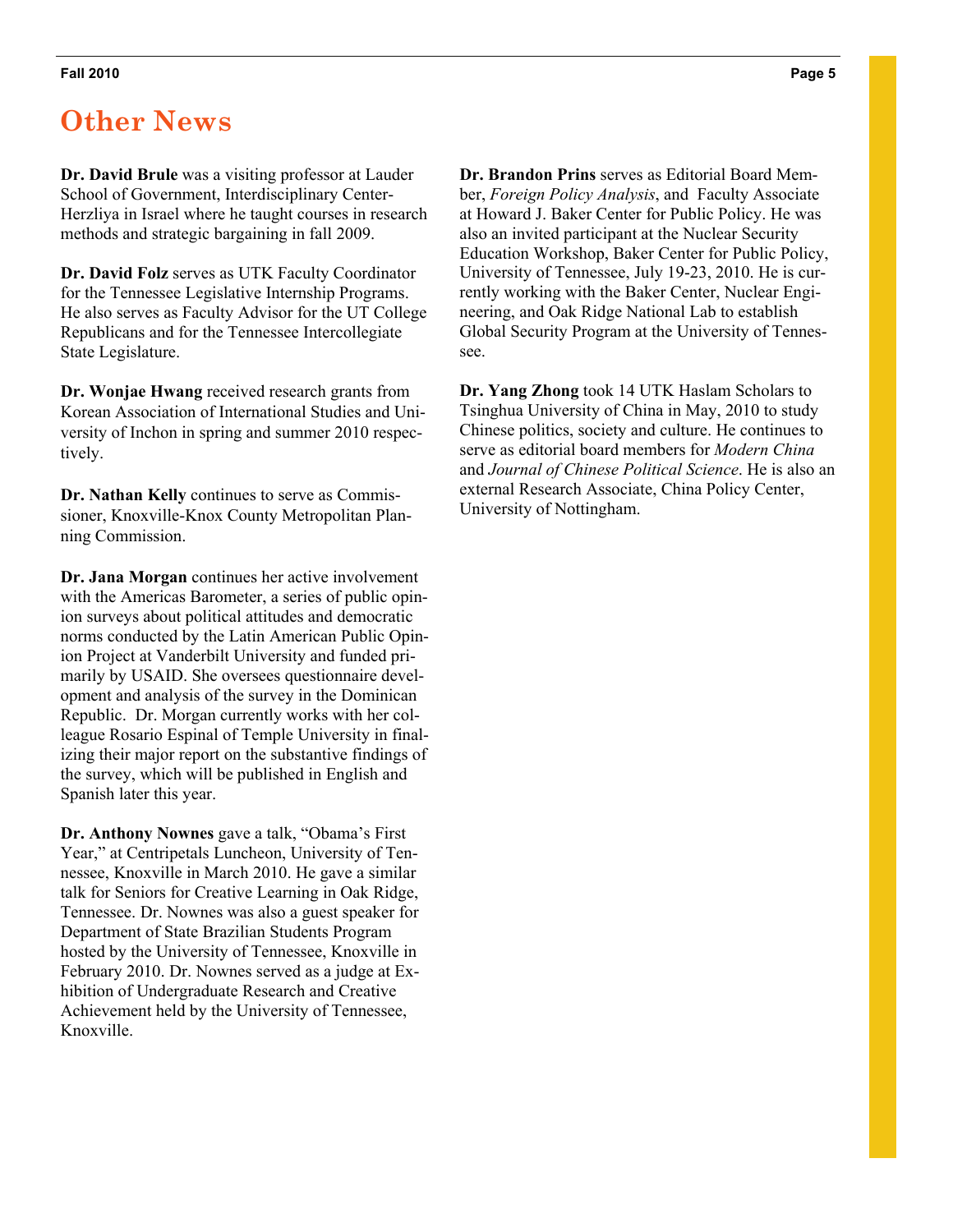# Faculty Publications and Conference Participation (2009-2010)

### **Dr. David Brule**

"Diverting the Legislature: Executive-Legislative Relations, the Economy, and U.S. Dispute Initiation," (with Wonjae Hwang). *International Studies Quarterly*, Vol. 54, No. 2 (2010)

"Democratic Diversions: Government Arrangements, the Economy, and Dispute Initiation," (with Laron K. Williams). *Journal of Peace Research*, Vol. 46, No. 6 (2009)

Attended the International Studies Association meeting in New Orleans in spring 2010 where he presented a paper and also served as a discussant

#### **Dr. Ian Down**

"Opinion Polarization and Inter-Party Competition on Europe," (with Carole J. Wilson). *European Union Politics*, Volume 11, No. (2010)

 "The Evolution of 'Europe' as a Domestic Political Issue" Paper presented at the 2010 annual meeting of the Mid-West Political Science Association, Chicago, IL (with Carole J. Wilson)

#### **Dr. David Folz**

"The Costs of Municipal Waste and Recycling programs," (with Robert A. Bohm, Thomas Kinnaman, Michael Podolsky). *Resources, Conservation, and Recycling***, Vol.** 54 (2010)

"Extended Early Voting at the Farragut Vote Center: Findings from a Pilot Project," paper presented at Election reform and Voting Rights Conference in spring 2010 at Howard Baker Jr. Center for Public Policy, the University of Tennessee, Knoxville

"The Process and Politics of Reforming County Government: Town-Gown Collaboration in Knox County, Tennessee," paper presented at the Southeastern Conference for Public Administration (SECOPA), Louisville, KY in fall 2009

#### **Dr. Patricia Freeland**

"The Biology Battles: Public Opinion and the Origins of Life," (with David Houston). *Politics and Religion*, Vol. 2 (2009)

"Belonging, Believing and Behaving: The Religious Character of Public Servants," (with David Houston), *Administration and Society* (forthcoming)

"Rejecting Darwin and Support for Science Funding," (with David Houston), *Social Science Quarterly* (forthcoming)

"The Impact of Public Servants' Spirituality on their Attitudes toward Work," (with David Houston), paper presented at the Southern Political Science Association, 2010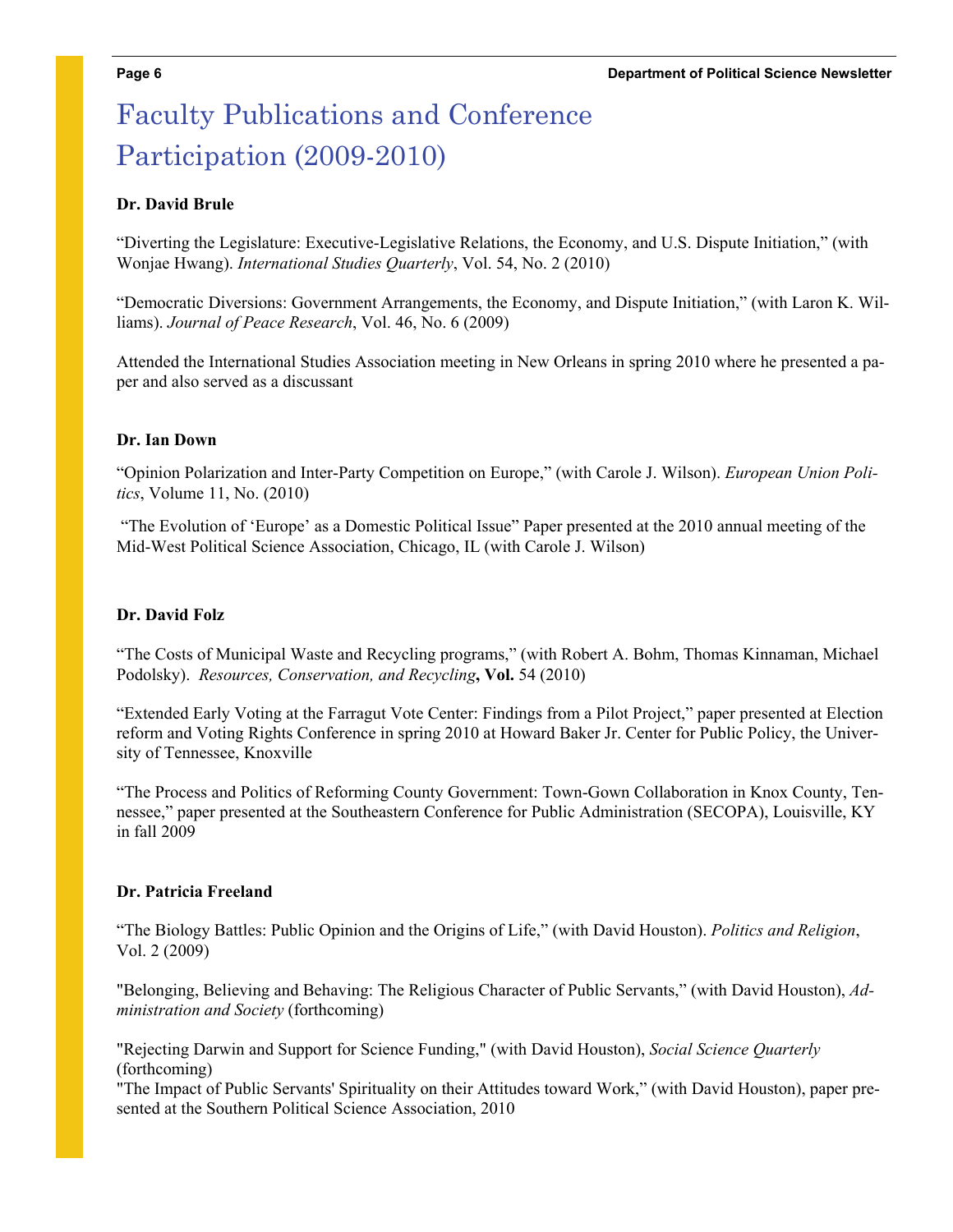#### **Fall 2010 Page 7**

### Faculty Publications and Conference Participation continued

#### **Dr. Jim Gilchrist**

"Challenge to Cairo," in Aysegul and Gul M. Kurtoglu, eds., *Different Faces of Political Islam* (Istanbul, Profil Yayinlari, 2009)

#### **Dr. Kyung Joon Han**

"Do Hard Times Reduce Inequality?" (with Ronald Rogowski), paper presented at the annual meeting of the American Political Science Association, September 2, 2010

#### **Dr. Wonjae Hwang**

"Diverting the Legislature: Executive-Legislative Relations, the Economy, and U.S. Dispute Initiation," (with David Brulé). *International Studies Quarterly*, Vol. 54, No. 2 (2010)

"Power, Preferences, and Multiple Levels of Interstate Conflict," *International Interactions*, Vol. 36, No. 3 (2010)

"Economic Integration, Trade Blocs, and Preference Convergence," *Journal of Peace Studies* (forthcoming)

"Economic Integration, Trade Bloc, and Preference Convergence," paper presented at the Meeting of the Peace Studies, Dalian, China in spring 2010

"Economic Liberalization, Social Cleavages, and Party Systems," paper presented at the 51<sup>st</sup> Annual International Studies Association Convention, New Orleans, in spring 2010

"System Structure, Power, and International Conflict," (with David Brulé), paper presented at the Annual Meeting of the Southern Political Science Association, Atlanta, GA, in January 2010

### **Mr. Joseph Jarret**

"Communicating in a Crisis," *Public Management Journal* (October, 2009)

"Of Morals, Mores & Malt Liquor: Tennessee's Beer Laws," *The Tennessee Bar Journal* (January, 2010)

"Animal Control Liability: Challenges for Today's Public Risk Manager," *Public Risk Journal* (April, 2010)

"The Legal & Risk Management Challenges of Vendor Contracts," *Public Risk Journal* (forthcoming)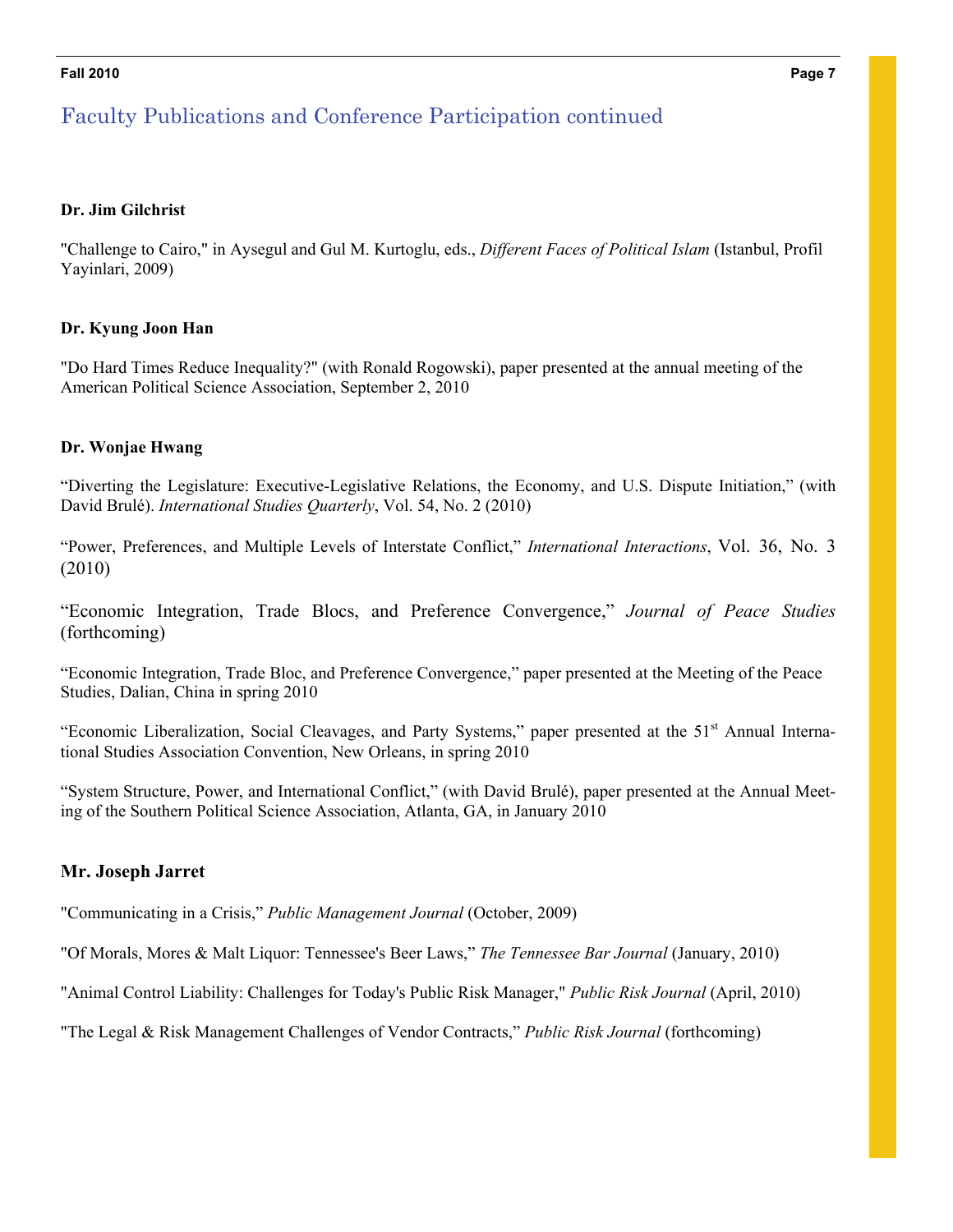### Faculty Publications and Conference Participation continued

### **Dr. Nathan Kelly**

"Inequality and the Dynamics of Public Opinion: The Self-Reinforcing Link Between Economic Inequality and Mass Preferences," (with Peter K. Enns). *American Journal of Political Science* (forthcoming)

"Explaining Attitudes Toward Fighting Latin American Inequality," (with Jana Morgan). *Poverty and Public Policy* Vol. 2, No. 2 (2010)

"Inequality and the Dynamics of Public Opinion: The Self-Reinforcing Link Between Economic Inequality and Mass Preferences," (with Peter K. Enns), paper presented at the annual meeting of the Elections, Public Opinion, and Parties section of the Political Studies Association, Glasgow, Scotland.

 "Explaining Legislative Policy Production since 1789," (with J. Tobin Grant), paper presented at the annual meeting of the American Political Science Association, Toronto, ON, Canada, 2009

### **Dr. Jana Morgan**

Dr. Morgan's book, *Bankrupt Representation and Party System Collapse*, has been unconditionally accepted at Penn State University Press. The book will be available in 2011.

"Explaining Attitudes Toward Fighting Latin American Inequality," (with Nathan Kelly), *Poverty and Public Policy* Vol. 2, No. 2 (2010)

"Latin American Attitudes about Women in Politics," (with Melissa Buice), paper presented at the MPSA annual meeting in April 2010

"Party System Stability versus Collapse," paper presented at the annual meeting of the American Political Science Association in, in Toronto, Canada, September 2009

### **Dr. Anthony Nownes**

"An Assessment of City-County Consolidation in Nashville/Davidson County," (with David J. Houston, and Marc Schwerdt), in Suzanne Leland and Kurt Thurmaier, eds., *City-County Consolidation Cases: Promises Made, Promises Kept?* (Washington, DC: Georgetown University Press, 2010)

"Density Dependent Dynamics in the Population of Transgender Interest Groups in the United States, 1964- 2005," *Social Science Quarterly*, Vol. 91 (2010)

"Resolved, The 'No Cup of Coffee" Rule Should be Adopted in Washington," in Richard J. Ellis and Michael Nelson eds., *Debating Reform: Conflicting Perspectives on How to Fix the American Political System* (Washington, DC: CQ Press, 2010)

"Lobbying in the New Millenium: Evidence of Continuity and Change in Three States," (with Krissy Walker DeAlejandro), *State Politics and Policy Quarterly*, Vol. 4 (2009)

"Governors, Lobbying, and the Legislature: Evidence from a Pilot Study," (with Marc Osborn), in Conor McGrath, ed., *Interest Groups & Lobbying: Volume One - The United States, and Comparative Studies* (New York: Edward Mellen Press, 2009)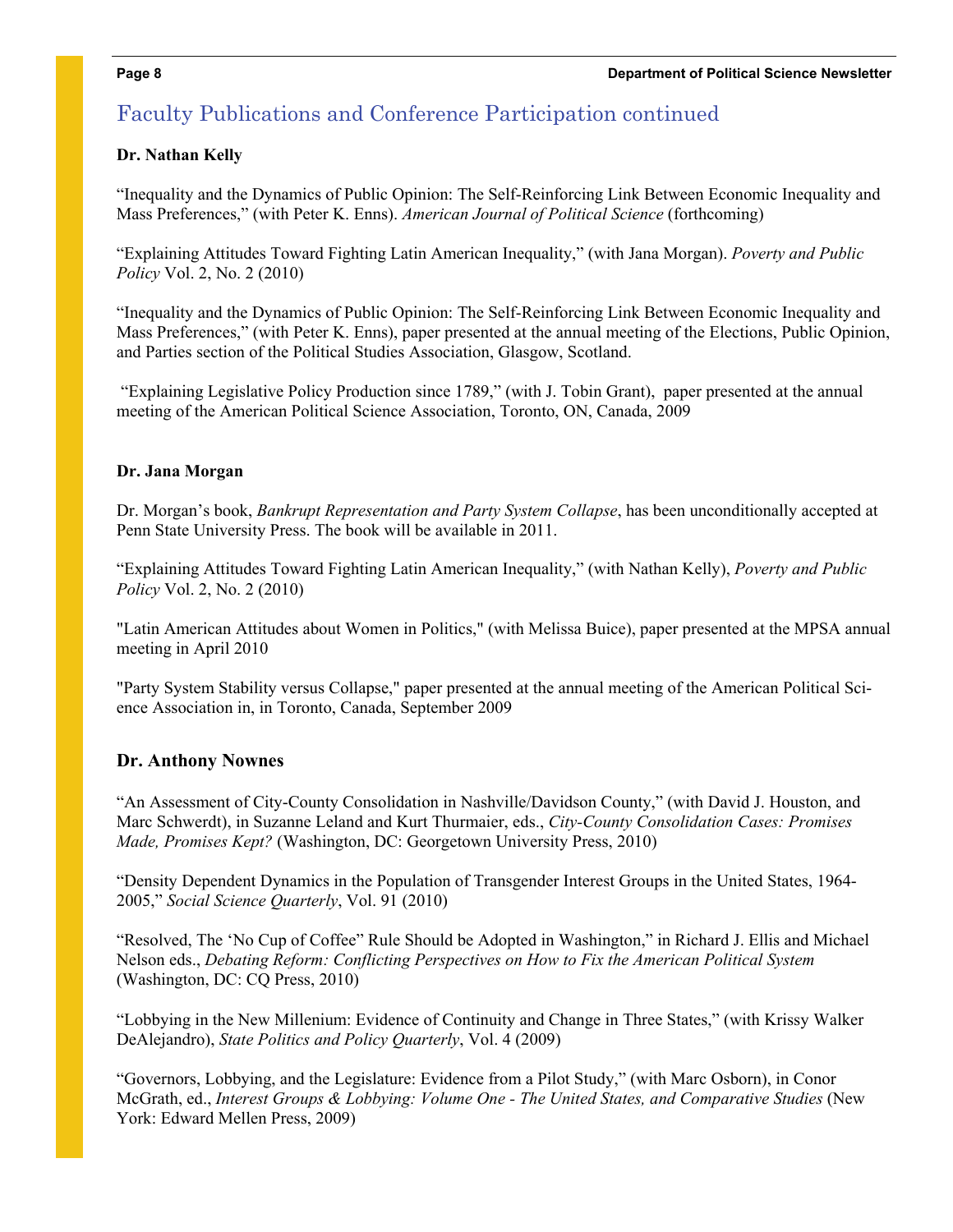#### **Fall 2010 Page 9**

### Faculty Publications and Conference Participation continued

#### **Dr. Brandon Prins**

"Crossing the Militarized Threshold: Bilateral Vs. Third Party Conflict Management," (with Glynn Ellis and Sara McLaughlin Mitchell, *Foreign Policy Analysis* (forthcoming)

 "Rivalry, Territoriality, and Militarized Inter-State Conflict in the Western Hemisphere, 1901-2000," (with David Lektzian and Mark Souva), *International Studies Quarterly* (forthcoming)

 "Opportunities and Presidential Uses of Force: A Selection Model of Crisis Decision-Making," (with David Brule and Bryan W. Marshall, *Conflict Management and Peace Science* (as part of a special edition on the diversionary use of force, forthcoming)

### **Dr. John Scheb**

"A Supreme Court without Protestants-Does it Matter?" (with Hemant Sharma, and Colin Glennon)*, Judicature*, Volume 94, No. 1 (July-August 2010)

"Racial Discrimination in the Death Penalty in Tennessee: An Empirical Assessment," (with Kristin Wagers), *Tennessee Journal of Law and Policy*, Volume 5, No. 1 (Fall 2009).

*An Introduction to the American Legal System*, 2nd ed., (with Judge John M. Scheb), (Wolters Kluwer Law and Business, 2010)

*Criminal Law and Procedure*, 7<sup>th</sup> edition, (with Judge John M. Scheb) (Cengage, 2010)

"Divided Government and the Voting Behavior of Supreme Court Justices" (with Hemant Sharma). Paper given at the annual meeting of the Southern Political Science Association, Atlanta, GA, January 7, 2010.

### **Dr. Yang Zhong**

"Religion and Political Tolerance in South Korea," (with Junghyoun Kim), *East Asia: An International Journal*, Vol. 27, No. 2 (2010)

"Chinese Township Government: Between a Rock and a Hard Place," in Jae Ho Chung and Tao-chiu Lam, eds., *China's Local Administration: Traditions and Changes in the Sub-National Hierarchy* (Routledge Press, 2010)

"The Logic of Comparative Politics and the Development of Political Science in China," *Journal of Chinese Political Science*, Vol. 14, No. 4 (2009)

"How did China's Transitions Impact People's Welfare Benefits in the Reform Era?" (with Bo Li), *Journal of Contemporary China*, Vol. 18, No. 62 (2009)

"Political Legitimacy and Popular Support among Southern Jiangsu Peasants," paper presented at the International Conference Governance and Legitimacy, Shanghai, China, July 2010

"Religion and Political Tolerance in South Korea," (with Junghyoun Kim), paper presented at the Conference on Christianity and Economic Development, Beijing, China, December 2009